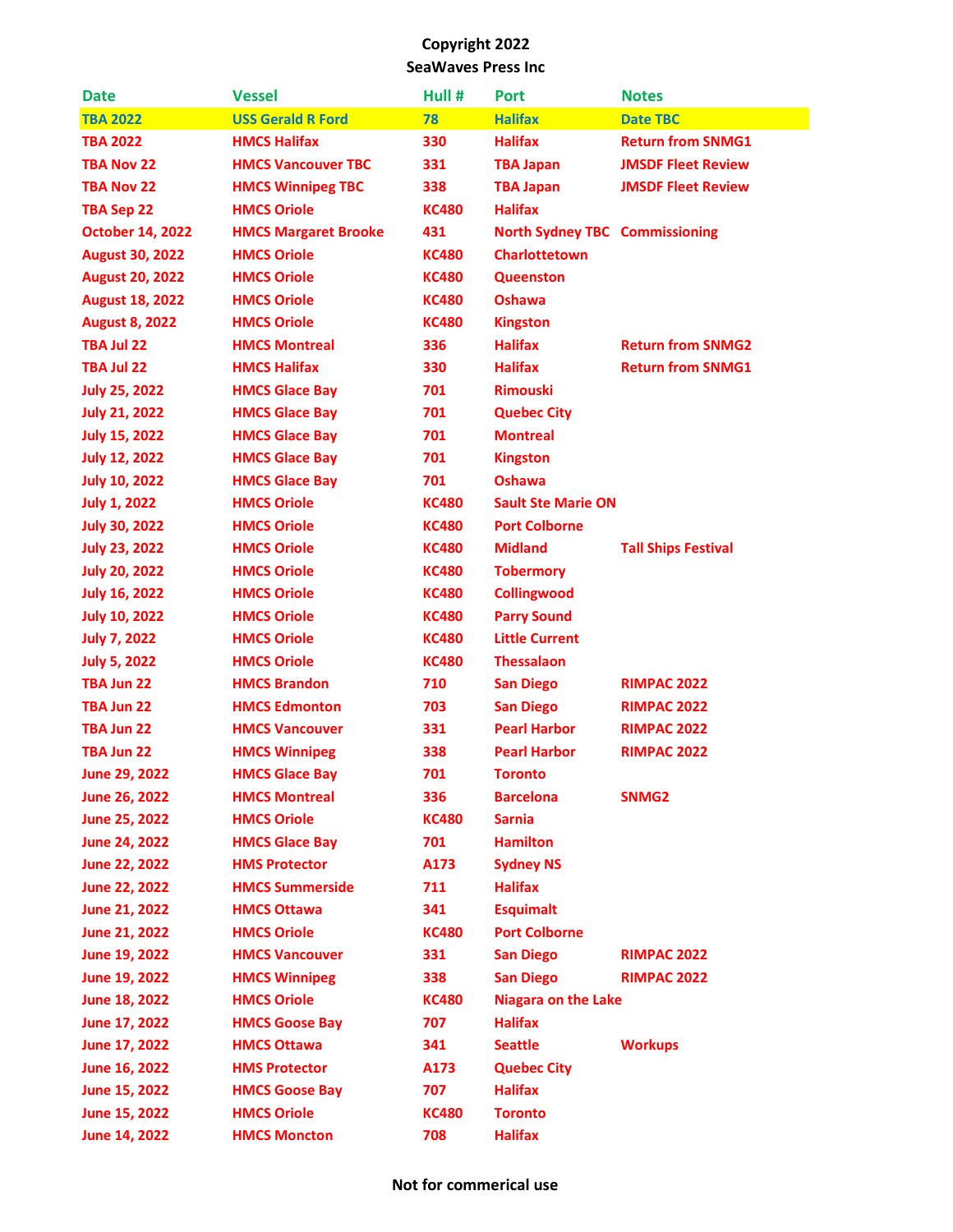| June 14, 2022        | <b>HMCS Oriole</b>             | <b>KC480</b> | <b>Toronto</b>            |                                 |
|----------------------|--------------------------------|--------------|---------------------------|---------------------------------|
| June 14, 2022        | <b>HMCS Edmonton</b>           | 703          | <b>Esquimalt</b>          | <b>Return from Portland OR</b>  |
| <b>June 14, 2022</b> | <b>HMCS Brandon</b>            | 710          | <b>Esquimalt</b>          | <b>Return from Portland OR</b>  |
| June 14, 2022        | <b>HMCS Winnipeg</b>           | 338          | <b>Esquimalt</b>          |                                 |
| <b>June 12, 2022</b> | <b>USS Minneapolis-St Paul</b> | 21           | <b>Halifax</b>            |                                 |
| <b>June 9, 2022</b>  | <b>HMCS Halifax</b>            | 330          | <b>Reykjavik</b>          | <b>Ex Dynamic Mongoose</b>      |
| June 9, 2022         | <b>HMCS Oriole</b>             | <b>KC480</b> | <b>Hamilton</b>           |                                 |
| June 8, 2022         | <b>HMCS Edmonton</b>           | 703          | <b>Portland</b>           | <b>Rose Festival</b>            |
| <b>June 8, 2022</b>  | <b>HMCS Brandon</b>            | 710          | <b>Portland</b>           | <b>Rose Festival</b>            |
| <b>June 8, 2022</b>  | <b>HMCS Moncton</b>            | 708          | <b>Halifax</b>            |                                 |
| May 25, 2022         | <b>HMS Protector</b>           | A173         | <b>Montreal</b>           |                                 |
| <b>June 4, 2022</b>  | <b>USS Minneapolis-St Paul</b> | 21           | <b>Quebec City</b>        |                                 |
| June 3, 2022         | <b>HMCS Glace Bay</b>          | 701          | <b>Halifax</b>            |                                 |
| <b>June 2, 2022</b>  | <b>HMCS Oriole</b>             | <b>KC480</b> | <b>Toronto</b>            |                                 |
| <b>June 2, 2022</b>  | <b>USS Minneapolis-St Paul</b> | 21           | <b>Welland Canal</b>      |                                 |
| May 31, 2022         | <b>HMCS Oriole</b>             | <b>KC480</b> | <b>Kingston</b>           |                                 |
| May 31, 2022         | <b>HMCS Glace Bay</b>          | 701          | <b>Halifax</b>            |                                 |
| May 30, 2022         | <b>HMCS Halifax</b>            | 330          | <b>Portsmouth</b>         | SNMG1                           |
| May 30, 2022         | <b>HMNZS Te Mana</b>           | <b>F77</b>   | <b>Esquimalt</b>          |                                 |
| May 29, 2022         | <b>PCU Margaret Brooke</b>     | 431          | <b>Halifax</b>            | <b>Christening</b>              |
| May 29, 2022         | <b>PCU Max Bernays</b>         | 432          | <b>Halifax</b>            | <b>Christening</b>              |
| May 29, 2022         | <b>HMCS Harry DeWolf</b>       | 430          | <b>Halifax</b>            | <b>Return from USCG Support</b> |
| May 29, 2022         | <b>HMCS Oriole</b>             | <b>KC480</b> | <b>Brockville</b>         |                                 |
| May 27, 2022         | <b>HMCS TBA</b>                | <b>TBA</b>   | <b>Los Angeles</b>        | <b>Fleet Week TBC</b>           |
| May 27, 2022         | <b>HMCS TBA</b>                | <b>TBA</b>   | <b>New York</b>           | <b>Fleet Week TBC</b>           |
| May 26, 2022         | <b>HMCS Brandon</b>            | 710          | <b>Esquimalt</b>          |                                 |
| May 25, 2022         | <b>HMCS Oriole</b>             | <b>KC480</b> | <b>Montreal</b>           |                                 |
| May 23, 2022         | <b>USCGC Morro Bay</b>         | 106          | <b>Halifax</b>            |                                 |
| May 21, 2022         | <b>HMCS Oriole</b>             | <b>KC480</b> | <b>Quebec City</b>        |                                 |
| May 21, 2022         | <b>HMCS Halifax</b>            | 330          | Lisbon                    | SNMG1                           |
| May 20, 2022         | <b>HMCS Harry DeWolf</b>       | 430          | <b>Key West</b>           |                                 |
| May 20, 2022         | <b>PCU Margaret Brooke</b>     | 431          | <b>Key West</b>           |                                 |
| May 19, 2022         | <b>HMCS Yellowknife</b>        | 706          | <b>Esquimalt</b>          |                                 |
| May 19, 2022         | <b>HMCS Saskatoon</b>          | 709          | <b>Esquimalt</b>          |                                 |
| May 19, 2022         | <b>HMCS Oriole</b>             | <b>KC480</b> | <b>Tadoussac</b>          |                                 |
| May 17, 2022         | <b>USCGC Morro Bay</b>         | 106          | <b>Montreal</b>           |                                 |
| May 17, 2022         | <b>USCGC Morro Bay</b>         | 106          | <b>Cote-Ste-Catherine</b> |                                 |
| May 17, 2022         | <b>HMCS Vancouver</b>          | 331          | <b>Esquimalt</b>          |                                 |
| May 17, 2022         | <b>HMCS Fredericton</b>        | 337          | <b>Halifax</b>            |                                 |
| May 16, 2022         | <b>USCGC Swordfish</b>         | 87358        | <b>Victoria BC</b>        |                                 |
| May 16, 2022         | <b>HMCS Brandon</b>            | 710          | <b>Esquimalt</b>          |                                 |
| May 16, 2022         | <b>PCT Cougar</b>              | 61           | <b>Esquimalt</b>          |                                 |
| May 15, 2022         | <b>USCGC Active</b>            | 618          | <b>Esquimalt</b>          |                                 |
| May 14, 2022         | <b>HMCS Oriole</b>             | <b>KC480</b> | <b>North Vancouver</b>    |                                 |
| May 13, 2022         | <b>HMCS Yellowknife</b>        | 706          | <b>San Diego</b>          | <b>End USCG LEDET Patrol</b>    |
| May 13, 2022         | <b>HMCS Saskatoon</b>          | 709          | <b>San Diego</b>          | <b>End USCG LEDET Patrol</b>    |
| May 13, 2022         | <b>HMCS Harry DeWolf</b>       | 430          | <b>Cozumel</b>            | <b>Exercise Tradewinds 2022</b> |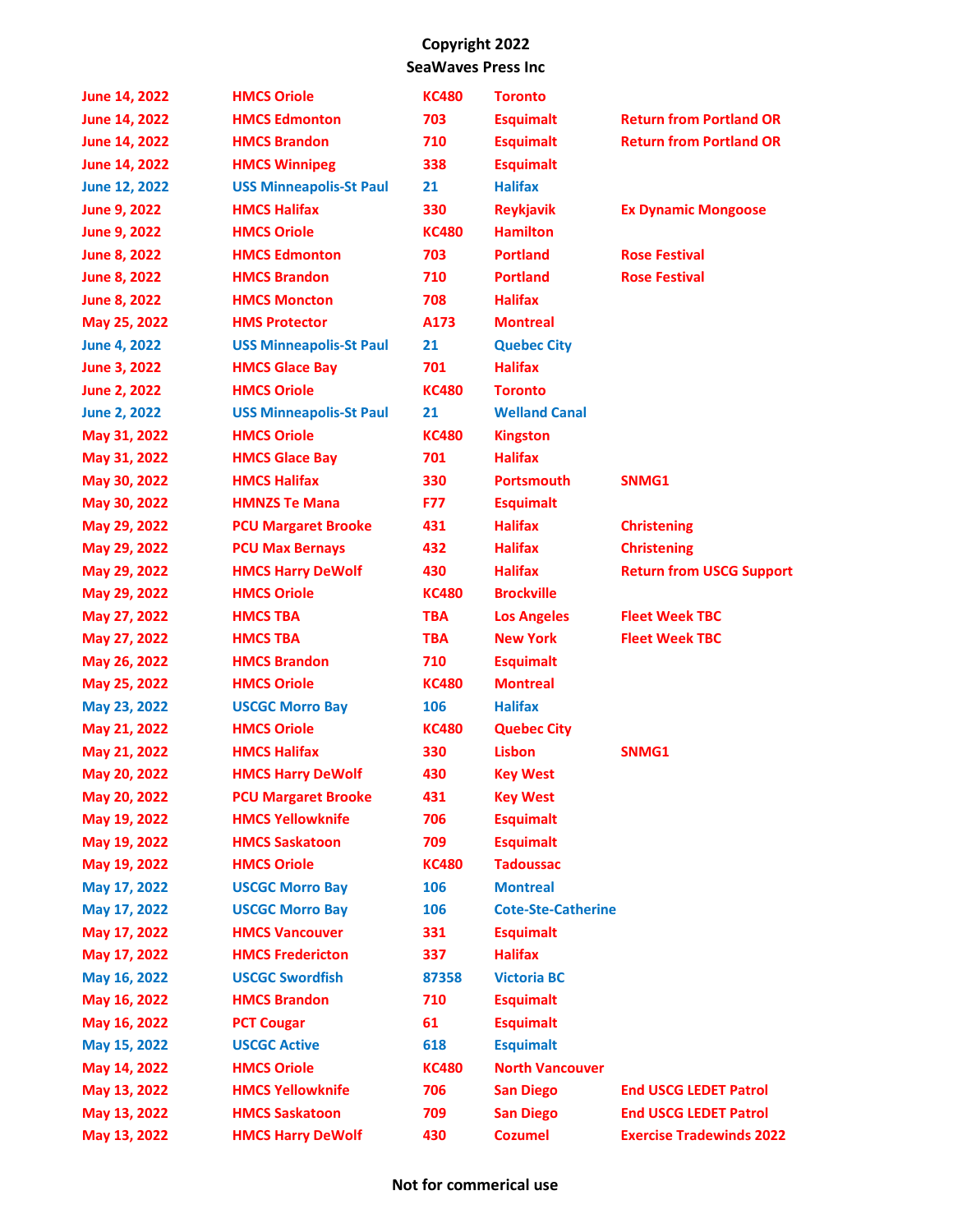| May 12, 2022          | <b>HMCS Edmonton</b>     | 703          | <b>Esquimalt</b>       |                                   |
|-----------------------|--------------------------|--------------|------------------------|-----------------------------------|
| May 12, 2022          | <b>HMCS Brandon</b>      | 710          | <b>Esquimalt</b>       |                                   |
| May 12, 2022          | <b>HMCS Kingston</b>     | 700          | <b>Halifax</b>         |                                   |
| May 11, 2022          | <b>HMCS Halifax</b>      | 330          | <b>Devonport</b>       | SNMG1                             |
| May 11, 2022          | <b>HMCS Sackville</b>    | K181         | <b>Halifax</b>         | <b>MMA Summer Berth</b>           |
| May 10, 2022          | <b>HMCS Fredericton</b>  | 337          | <b>Halifax</b>         |                                   |
| May 9, 2022           | <b>USCGC Neah Bay</b>    | 105          | <b>Amherstburg</b>     |                                   |
| May 7, 2022           | <b>HMCS Harry DeWolf</b> | 430          | <b>Belize City</b>     | <b>Exercise Tradewinds 2022</b>   |
| May 6, 2022           | <b>HMCS Edmonton</b>     | 703          | <b>Esquimalt</b>       |                                   |
| May 6, 2022           | <b>HMCS Fredericton</b>  | 337          | <b>Halifax</b>         |                                   |
| May 6, 2022           | <b>HMCS Halifax</b>      | 330          | <b>Swinoujscie</b>     | SNMG1                             |
| May 6, 2022           | <b>HMCS Harry DeWolf</b> | 430          | <b>Cozumel</b>         | <b>Exercise Tradewinds 2022</b>   |
| May 5, 2022           | <b>HMCS Kingston</b>     | 700          | <b>Charlottetown</b>   | <b>Date TBC</b>                   |
| May 4, 2022           | <b>HMCS Toronto</b>      | 333          | Lauzon                 | <b>SLEP</b>                       |
| May 2, 2022           | <b>HMCS St John's</b>    | 340          | Lauzon                 | <b>Undocking</b>                  |
| <b>April 30, 2022</b> | <b>HMCS Montreal</b>     | 336          | <b>Aksaz</b>           | SNMG <sub>2</sub>                 |
| <b>April 29, 2022</b> | <b>HMCS Fredericton</b>  | 337          | St John's              |                                   |
| <b>April 29, 2022</b> | <b>HMCS Halifax</b>      | 330          | <b>Stockholm</b>       | SNMG1                             |
| <b>April 29, 2022</b> | <b>HMCS Brandon</b>      | 710          | <b>North Vancouver</b> | <b>Fleet Weekend</b>              |
| <b>April 29, 2022</b> | <b>HMCS Calgary</b>      | 335          | <b>North Vancouver</b> | <b>Fleet Weekend</b>              |
| <b>April 29, 2022</b> | <b>HMCS Vancouver</b>    | 331          | <b>North Vancouver</b> | <b>Fleet Weekend</b>              |
| <b>April 29, 2022</b> | <b>HMCS Edmonton</b>     | 703          | <b>North Vancouver</b> | <b>Fleet Weekend</b>              |
| <b>April 29, 2022</b> | <b>PCT Cougar</b>        | 61           | <b>North Vancouver</b> | <b>Fleet Weekend</b>              |
| <b>April 29, 2022</b> | <b>PCT Raven</b>         | 56           | <b>North Vancouver</b> | <b>Fleet Weekend</b>              |
| <b>April 29, 2022</b> | <b>PCT Moose</b>         | 62           | <b>North Vancouver</b> | <b>Fleet Weekend</b>              |
| <b>April 28, 2022</b> | <b>HMCS Kingston</b>     | 700          | <b>Port Hawkesbury</b> |                                   |
| <b>April 28, 2022</b> | <b>HMCS Vancouver</b>    | 331          | <b>Esquimalt</b>       |                                   |
| <b>April 25, 2022</b> | <b>HMCS Oriole</b>       | <b>KC480</b> | <b>Halifax</b>         |                                   |
| <b>April 25, 2022</b> | <b>HMCS Harry DeWolf</b> | 430          | <b>Grand Turk</b>      | <b>USGC LEDET Patrol</b>          |
| April 23, 2022        | <b>HMCS Fredericton</b>  | 337          | <b>Halifax</b>         |                                   |
| <b>April 22, 2022</b> | <b>HMCS Brandon</b>      | 710          | <b>Esquimalt</b>       |                                   |
| <b>April 22, 2022</b> | <b>HMCS Halifax</b>      | 330          | <b>Riga</b>            | SNMG1                             |
| <b>April 20, 2022</b> | <b>HMCS Brandon</b>      | 710          | <b>Esquimalt</b>       |                                   |
| April 19, 2022        | <b>HMCS Fredericton</b>  | 337          | <b>Halifax</b>         |                                   |
| <b>April 18, 2022</b> | <b>HMCS Saskatoon</b>    | 709          | <b>Manta</b>           | <b>USCG LEDET Patrol</b>          |
| <b>April 15, 2022</b> | <b>HMCS Goose Bay</b>    | 707          | <b>Halifax</b>         | <b>Virtue Signaling Tour 2022</b> |
| April 15, 2022        | <b>HMCS Moncton</b>      | 708          | <b>Halifax</b>         | <b>Virtue Signaling Tour 2022</b> |
| April 14, 2022        | <b>HMCS Kingston</b>     | 700          | <b>Halifax</b>         |                                   |
| <b>April 14, 2022</b> | <b>USCGC Neah Bay</b>    | 105          | <b>Thunder Bay</b>     |                                   |
| <b>April 14, 2022</b> | <b>HMCS Montreal</b>     | 336          | <b>Souda Bay</b>       | SNMG <sub>2</sub>                 |
| April 13, 2022        | <b>HMCS Fredericton</b>  | 337          | <b>Halifax</b>         |                                   |
| April 13, 2022        | <b>HMCS Kingston</b>     | 700          | <b>Halifax</b>         |                                   |
| April 13, 2022        | <b>HMCS Goose Bay</b>    | 707          | <b>Caraical</b>        | <b>Virtue Signaling Tour 2022</b> |
| April 13, 2022        | <b>HMCS Moncton</b>      | 708          | <b>Caraical</b>        | <b>Virtue Signaling Tour 2022</b> |
| <b>April 13, 2022</b> | <b>HMCS Harry DeWolf</b> | 430          | <b>Miami</b>           | <b>Embark USCG LEDET</b>          |
| <b>April 12, 2022</b> | <b>USCGC Neah Bay</b>    | 105          | <b>Thunder Bay</b>     |                                   |
| April 12, 2022        | <b>HMCS Kingston</b>     | 700          | <b>Halifax</b>         |                                   |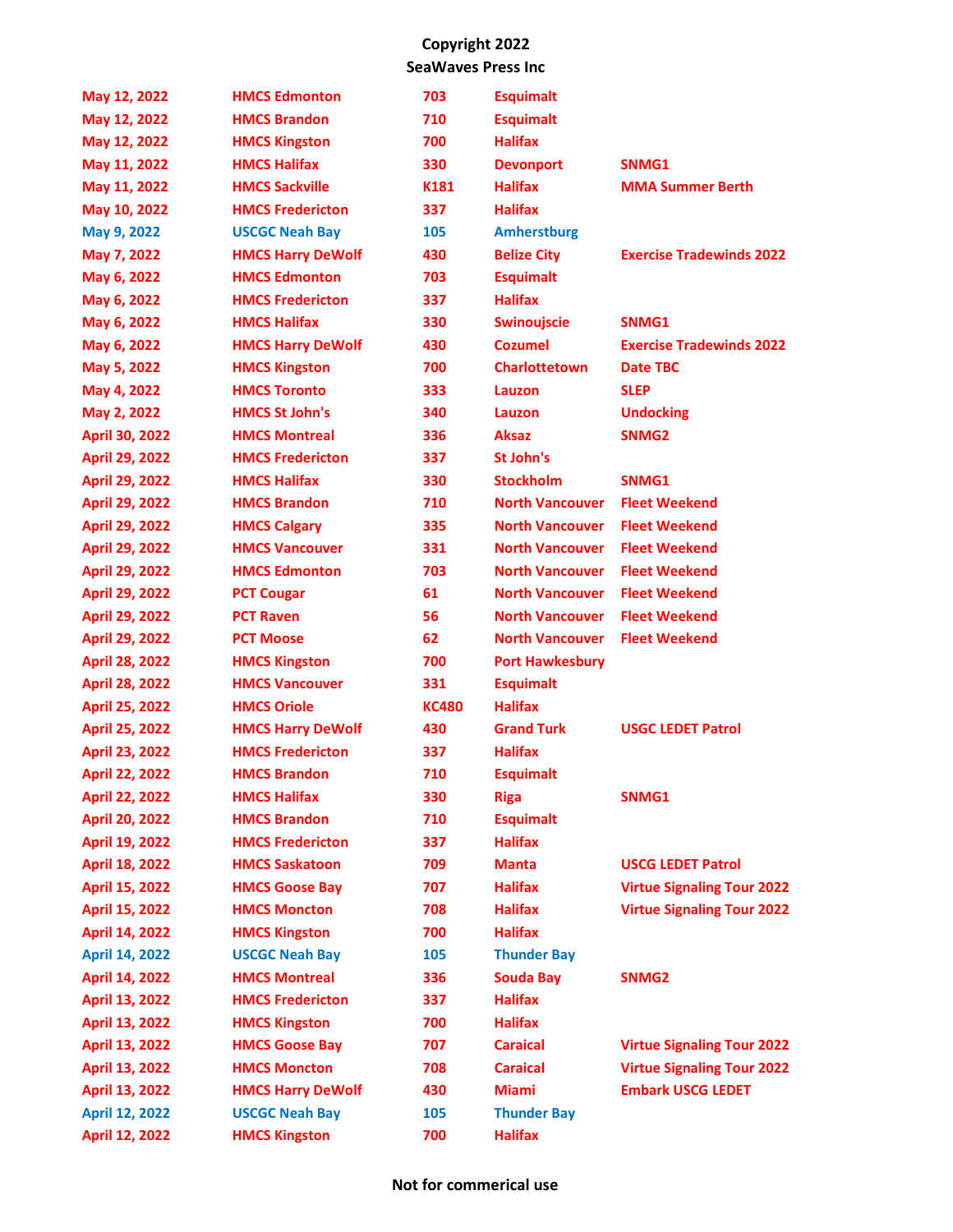| <b>April 12, 2022</b> | <b>HMCS Fredericton</b>  | 337        | <b>Halifax</b>        |                                   |
|-----------------------|--------------------------|------------|-----------------------|-----------------------------------|
| <b>April 12, 2022</b> | <b>PCT Grizzly</b>       | 60         | <b>Cowichan Bay</b>   |                                   |
| April 11, 2022        | <b>FS Fulmar</b>         | P740       | <b>Halifax</b>        |                                   |
| April 11, 2022        | <b>HMCS Fredericton</b>  | 337        | <b>Halifax</b>        |                                   |
| <b>April 11, 2022</b> | <b>RV Atlantis</b>       | 25         | St John's             |                                   |
| <b>April 9, 2022</b>  | <b>HMCS Yellowknife</b>  | 706        | <b>Fort Rodman</b>    |                                   |
| <b>April 8, 2022</b>  | <b>USCGC Neah Bay</b>    | 105        | <b>Thunder Bay</b>    |                                   |
| <b>April 8, 2022</b>  | <b>MV Asterix</b>        | Nil        | <b>Plymouth Sound</b> |                                   |
| <b>April 8, 2022</b>  | <b>HMCS Halifax</b>      | 330        | <b>Devonport</b>      | SNMG1                             |
| <b>April 7, 2022</b>  | <b>HMCS Winnipeg</b>     | 338        | <b>Esquimalt</b>      |                                   |
| <b>April 6, 2022</b>  | <b>USCGC Neah Bay</b>    | 105        | <b>Thunder Bay</b>    |                                   |
| <b>April 4, 2022</b>  | <b>HMCS Fredericton</b>  | 337        | <b>Halifax</b>        |                                   |
| <b>April 3, 2022</b>  | <b>HMCS Goose Bay</b>    | 707        | <b>Funchal</b>        | <b>Virtue Signaling Tour 2022</b> |
| <b>April 3, 2022</b>  | <b>HMCS Moncton</b>      | 708        | <b>Funchal</b>        | <b>Virtue Signaling Tour 2022</b> |
| <b>April 2, 2022</b>  | <b>USCGC Neah Bay</b>    | 105        | <b>Thunder Bay</b>    |                                   |
| <b>April 2, 2022</b>  | <b>HMCS Montreal</b>     | 336        | <b>Mersin</b>         | SNMG <sub>2</sub>                 |
| <b>April 1, 2022</b>  | <b>USCGC Neah Bay</b>    | 105        | <b>Thunder Bay</b>    |                                   |
| <b>April 1, 2022</b>  | <b>PCT Raven</b>         | 56         | <b>Esquimalt</b>      |                                   |
| <b>March 31, 2022</b> | <b>USCGC Neah Bay</b>    | 105        | <b>Thunder Bay</b>    |                                   |
| <b>March 30, 2022</b> | <b>HMCS Winnipeg</b>     | 338        | <b>Esquimalt</b>      |                                   |
| <b>March 29, 2022</b> | <b>HMCS Goose Bay</b>    | 707        | <b>Canical</b>        | <b>Virtue Signaling Tour 2022</b> |
| <b>March 29, 2022</b> | <b>HMCS Moncton</b>      | 708        | <b>Canical</b>        | <b>Virtue Signaling Tour 2022</b> |
| <b>March 26, 2022</b> | <b>MV Asterix</b>        | Nil        | <b>Bermuda</b>        | SNMG1                             |
| <b>March 26, 2022</b> | <b>HMCS Halifax</b>      | 330        | <b>Bermuda</b>        | SNMG1                             |
| <b>March 26, 2022</b> | <b>HMCS Yellowknife</b>  | 706        | <b>Fort Rodman</b>    | <b>USCG LEDET Patrol</b>          |
| <b>March 26, 2022</b> | <b>HMCS Saskatoon</b>    | 709        | <b>Fort Rodman</b>    | <b>USCG LEDET Patrol</b>          |
| <b>March 25, 2022</b> | <b>USCGC Spar</b>        | 206        | <b>Port Weller</b>    |                                   |
| <b>March 25, 2022</b> | <b>USCGC Spar</b>        | 206        | <b>Port Colborne</b>  |                                   |
| <b>March 25, 2022</b> | <b>HMCS Summerside</b>   | 711        | <b>Halifax</b>        |                                   |
| <b>March 18, 2022</b> | <b>HMCS Montreal</b>     | 336        | <b>Piraeus</b>        | <b>Communist paint attack</b>     |
| <b>March 16, 2022</b> | <b>HMCS Brandon</b>      | 710        | <b>Esquimalt</b>      |                                   |
| March 15, 2022        | <b>HMCS Calgary</b>      | 335        | <b>Esquimalt</b>      |                                   |
| <b>March 12, 2022</b> | <b>USS Lassen</b>        | 82         | St John's             |                                   |
| March 11, 2022        | <b>HMCS Moncton</b>      | 708        | <b>Tema</b>           | <b>Virtue Signaling Tour 2022</b> |
| March 11, 2022        | <b>HMCS Summerside</b>   | 711        | <b>Halifax</b>        |                                   |
| March 11, 2022        | <b>HMCS Edmonton</b>     | 703        | <b>Esquimalt</b>      |                                   |
| <b>March 10, 2022</b> | <b>HMCS Kingston</b>     | 700        | <b>Halifax</b>        |                                   |
| <b>March 10, 2022</b> | <b>HMCS Halifax</b>      | 330        | <b>Halifax</b>        |                                   |
| <b>March 10, 2022</b> | <b>HMCS Brandon</b>      | 710        | <b>Auke Bay</b>       | <b>Exercise Arctic Edge 2022</b>  |
| <b>March 8, 2022</b>  | <b>HMCS Halifax</b>      | 330        | <b>Halifax</b>        |                                   |
| <b>March 8, 2022</b>  | <b>USS TBA Submarine</b> | <b>TBA</b> | <b>Halifax</b>        |                                   |
| <b>March 7, 2022</b>  | <b>HMCS Goose Bay</b>    | 707        | <b>Tema</b>           | <b>Virtue Signaling Tour 2022</b> |
| <b>March 7, 2022</b>  | <b>HMCS Moncton</b>      | 708        | <b>Tema</b>           | <b>Virtue Signaling Tour 2022</b> |
| <b>March 6, 2022</b>  | <b>HMCS Brandon</b>      | 710        | <b>Auke Bay</b>       | <b>Exercise Arctic Edge 2022</b>  |
| <b>March 6, 2022</b>  | <b>HMCS Yellowknife</b>  | 706        | <b>Hualtuco</b>       | <b>USCG LEDET Patrol</b>          |
| <b>March 6, 2022</b>  | <b>HMCS Halifax</b>      | 330        | <b>Halifax</b>        |                                   |
| <b>March 4, 2022</b>  | <b>HMCS Vancouver</b>    | 331        | <b>San Francisco</b>  |                                   |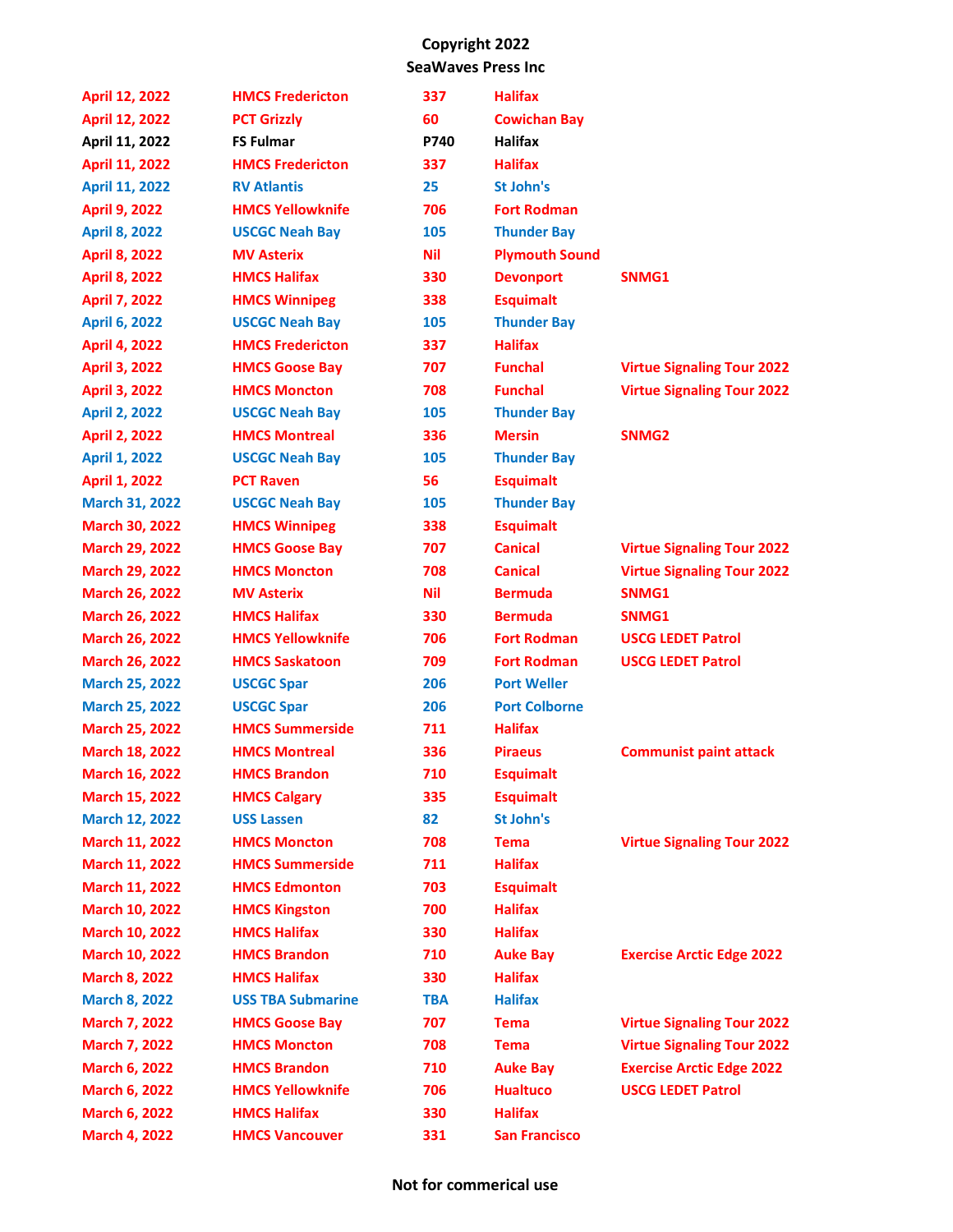| <b>March 4, 2022</b>     | <b>HMCS Brandon</b>        | 710        | Juneau                | <b>Exercise Arctic Edge 2022</b>  |
|--------------------------|----------------------------|------------|-----------------------|-----------------------------------|
| <b>March 4, 2022</b>     | <b>MV Asterix</b>          | <b>NII</b> | <b>Rota</b>           |                                   |
| <b>March 4, 2022</b>     | <b>HMCS Montreal</b>       | 336        | <b>Catania</b>        | SNMG <sub>2</sub>                 |
| <b>March 3, 2022</b>     | <b>HMCS Edmonton</b>       | 703        | <b>Esquimalt</b>      |                                   |
| <b>March 3, 2022</b>     | <b>HMCS Brandon</b>        | 710        | <b>Auke Bay</b>       |                                   |
| <b>March 1, 2022</b>     | <b>HMCS Halifax</b>        | 330        | <b>Halifax</b>        |                                   |
| <b>March 1, 2022</b>     | <b>HMCS Calgary</b>        | 335        | <b>Pearl Harbor</b>   |                                   |
| <b>February 28, 2022</b> | <b>HMCS Halifax</b>        | 330        | <b>Halifax</b>        |                                   |
| <b>February 26, 2022</b> | <b>HMCS Yellowknife</b>    | 706        | <b>San Diego</b>      | <b>Embark USCG LEDET</b>          |
| <b>February 26, 2022</b> | <b>HMCS Saskatoon</b>      | 709        | <b>San Diego</b>      | <b>Embark USCG LEDET</b>          |
| <b>February 25, 2022</b> | <b>HMCS Goose Bay</b>      | 707        | Lagos                 | <b>Virtue Signaling Tour 2022</b> |
| <b>February 25, 2022</b> | <b>HMCS Moncton</b>        | 708        | Lagos                 | <b>Virtue Signaling Tour 2022</b> |
| <b>February 25, 2022</b> | <b>PCT Cougar</b>          | 61         | <b>Esquimalt</b>      |                                   |
| <b>February 25, 2022</b> | <b>HMCS Calgary</b>        | 335        | <b>Pearl Harbor</b>   |                                   |
| <b>February 25, 2022</b> | <b>HMCS Vancouver</b>      | 331        | <b>Pearl Harbor</b>   |                                   |
| <b>February 25, 2022</b> | <b>HMCS Summerside</b>     | 711        | <b>Halifax</b>        |                                   |
| <b>February 24, 2022</b> | <b>HMCS Harry DeWolf</b>   | 430        | <b>Halifax</b>        |                                   |
| <b>February 22, 2022</b> | <b>HMCS Harry DeWolf</b>   | 430        | <b>Halifax</b>        |                                   |
| <b>February 21, 2022</b> | <b>HMCS Saskatoon</b>      | 709        | <b>Esquimalt</b>      |                                   |
| <b>February 21, 2022</b> | <b>HMCS Vancouver</b>      | 331        | <b>Pearl Harbor</b>   |                                   |
| <b>February 21, 2022</b> | <b>HMCS Montreal</b>       | 336        | <b>Catania</b>        | SNMG <sub>2</sub>                 |
| <b>February 20, 2022</b> | <b>PCU Margaret Brooke</b> | 431        | <b>Conception Bay</b> | <b>Trials</b>                     |
| <b>February 18, 2022</b> | <b>HMCS Edmonton</b>       | 703        | <b>Esquimalt</b>      |                                   |
| <b>February 17, 2022</b> | <b>HMCS Calgary</b>        | 335        | <b>Pearl Harbor</b>   |                                   |
| <b>February 17, 2022</b> | <b>HMCS Vancouver</b>      | 331        | <b>Pearl Harbor</b>   |                                   |
| <b>February 16, 2022</b> | <b>HMCS Edmonton</b>       | 703        | <b>Esquimalt</b>      |                                   |
| <b>February 15, 2022</b> | <b>HMCS Edmonton</b>       | 703        | <b>Esquimalt</b>      |                                   |
| <b>February 15, 2022</b> | <b>HMCS Brandon</b>        | 710        | <b>Esquimalt</b>      |                                   |
| <b>February 15, 2022</b> | <b>PCU Margaret Brooke</b> | 431        | <b>Halifax</b>        | <b>Trials</b>                     |
| <b>February 13, 2022</b> | <b>HMCS Summerside</b>     | 711        | <b>Halifax</b>        |                                   |
| <b>February 13, 2022</b> | <b>HMCS Goose Bay</b>      | 707        | <b>Tenerife</b>       | <b>Virtue Signaling Tour 2022</b> |
| <b>February 13, 2022</b> | <b>HMCS Moncton</b>        | 708        | <b>Tenerife</b>       | <b>Virtue Signaling Tour 2022</b> |
| <b>February 11, 2022</b> | <b>HMCS Calgary</b>        | 335        | <b>Pearl Harbor</b>   |                                   |
| <b>February 11, 2022</b> | <b>HMCS Vancouver</b>      | 331        | <b>Pearl Harbor</b>   |                                   |
| <b>February 11, 2022</b> | <b>HMCS Summerside</b>     | 711        | <b>Halifax</b>        |                                   |
| <b>February 11, 2022</b> | <b>HMCS Kingston</b>       | 700        | <b>Halifax</b>        |                                   |
| <b>February 11, 2022</b> | <b>HMCS Edmonton</b>       | 703        | <b>Esquimalt</b>      |                                   |
| <b>February 10, 2022</b> | <b>SD Victoria</b>         | Nil        | <b>Halifax</b>        |                                   |
| February 9, 2022         | <b>HMCS Saskatoon</b>      | 709        | <b>Esquimalt</b>      |                                   |
| <b>February 8, 2022</b>  | <b>HMCS Edmonton</b>       | 703        | <b>Esquimalt</b>      |                                   |
| <b>February 8, 2022</b>  | <b>HMCS Kingston</b>       | 700        | <b>Halifax</b>        |                                   |
| <b>February 8, 2022</b>  | <b>HMCS Summerside</b>     | 711        | <b>Halifax</b>        |                                   |
| February 4, 2022         | <b>MV Asterix</b>          | <b>NII</b> | <b>Rota</b>           |                                   |
| February 4, 2022         | <b>HMCS Goose Bay</b>      | 707        | <b>Tenerife</b>       |                                   |
| February 4, 2022         | <b>HMCS Moncton</b>        | 708        | <b>Tenerife</b>       |                                   |
| <b>January 27, 2022</b>  | <b>HMCS Yellowknife</b>    | 706        | <b>Esquimalt</b>      |                                   |
| <b>January 23, 2022</b>  | <b>HMCS Goose Bay</b>      | 707        | <b>Bernuda</b>        | <b>Virtue Signaling Tour 2022</b> |